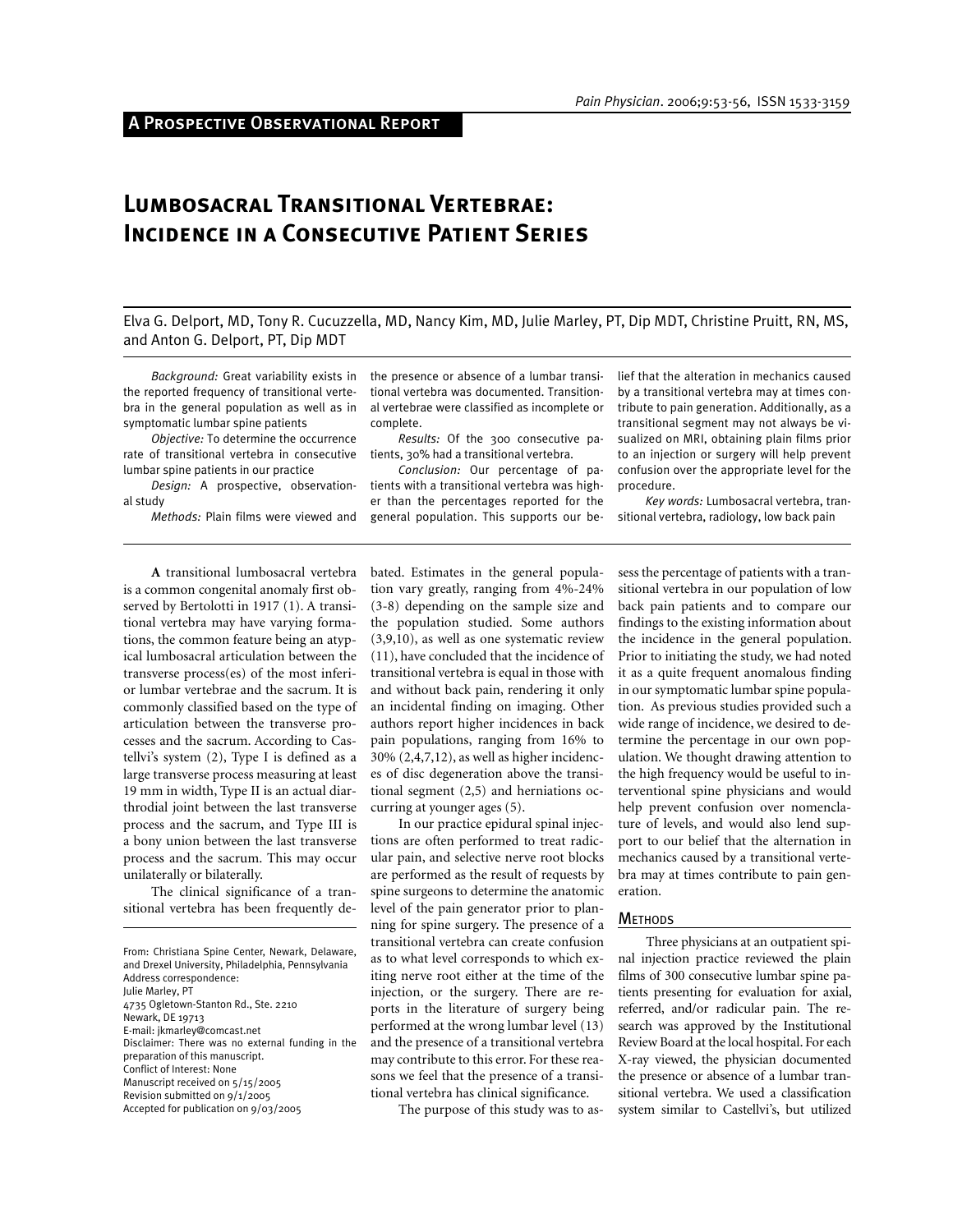| Incomplete<br>Unilateral<br>or bilateral                                      | Castellvi Type I<br>and II | Dysplastic transverse process that articulates with the<br>sacrum or forms a diarthrodial joint with the sacrum |
|-------------------------------------------------------------------------------|----------------------------|-----------------------------------------------------------------------------------------------------------------|
| Complete<br>Castellvi Type<br>Unilateral<br><b>III</b> and IV<br>or bilateral |                            | Bony union between one or both of the transverse<br>processes with the sacrum                                   |

Table 1. Classification of transitional vertebrae

fewer groups, calling them incomplete or complete (Table 1). All types could occur unilaterally or bilaterally. The incomplete group included those films in which the most inferior lumbar vertebra had a distinct transverse process (or transverse processes) large enough that no space was visible between the transverse process(es) and the sacrum. At times this was difficult to determine accurately due to the two-dimensional nature of plain films. In these cases, if T12 had no ribs or short ribs and L4 had the normal shape of L5, the most inferior lumbar vertebra was counted as transitional.

Also included in the incomplete group were those transitional vertebra in which the transverse processes formed a diarthrodial joint with the sacrum. The complete transitional vertebra were considered those vertebrae with a clear bony union between the transverse process(es) and the sacrum

### RESULTS

Of 300 consecutive lumbar spine patients, 30% had a transitional vertebra. The most frequent type was a complete bilateral (29%). Seven percent of those that had a transitional vertebra had missing data with regard to the type (Fig. 1).



Fig. 1. *Type of transitional vertebra*

## **DISCUSSION**

Thirty-percent of our lumbar spine patients had a transitional vertebra. Even when the highest estimates are used, this number is greater than that reported for the general population. This supports our belief that the alteration in mechanics caused by a transitional vertebra may at times contribute to pain generation. Table 2 sums up the findings of other studies reporting the percentages of patients with low back pain who also have a transitional vertebra.

Our percentage of transitional vertebra was exactly equal to the findings of Castellvi and Luoma (2,4). Many of the authors with lower estimations (7,14) used more stringent criteria to count a vertebra as transitional, and other authors did not clearly state all of the inclusion criteria (6,15). This leaves the current estimates of those with a transitional vertebra in the range of 7%-30% in those seeking healthcare for low back pain, either slightly or significantly higher than the 4%- 24% commonly reported as the number with a transitional vertebra in the general population. This large fluctuation in estimates for the general population amplifies the difficulties in determining the significance of the percentage that we found in our patients. Tini et al (3) found a familial tendency for transitional vertebra and concluded that there may be a genetic factor, which may explain some of the variability in different populations studied.

The high rate of transitional vertebrae in those seeking healthcare for lumbosacral symptoms is noteworthy for interventional spine physicians. For patients receiving epidurals or facet joint injections, it is useful to be aware of a transitional segment prior to initiation of the injection. A transitional segment changes the appearance of the vertebrae, making it difficult to determine the correct lumbar level solely using fluoroscopy. As a transitional segment may not always be visualized on MRI, obtaining plain films whenever possible prior to a lumbar epidural injection will prevent any intra-procedure confusion over level identification.

Likely the most significant aspect of the transitional vertebra is the change in mechanics that its presence causes in the lumbar spine. No study has documented the actual change in biomechanics with a transitional vertebra, but it has been postulated that a bilateral articulation between the transverse processes of the most inferior lumbar vertebra and the sacrum limits the motion of this joint (5,16). This would result in greater forces being imparted to the segment above, and potentially more translation and rotation occurring with movement at this superior level. It has been hypothesized that biomechanical loading conditions are similar between a L5-S1 transitional vertebra and a surgical fusion of this same level, with both placing more stress on the level above (4). The disc at the level above the fused segment has been found to be at increased risk of degeneration (4) Elster's (2) study of 2000 patients reported similar findings in those with a transitional vertebra, with disc bulging or herniation 9 times more likely above the transitional vertebra than at any other level. Castellvi (2) found that only those with Type II transitional vertebra had increased herniations directly above the transition, and that those with a full bony union had a distribution of herniations similar to the normal population. A unilateral articulation may create asymmetrical motion, resulting in increased forces being placed on the articulation itself, or the contralateral facet (17).

Otani et al (5) studied a group of patients to determine if a transitional vertebra contributes to an increased rate of nerve root symptoms from disc herniation and spondylosis. They compared 501 patients with radiculopathy from disc herniation or spondylosis to 508 symptom free controls. There was no difference in incidence of transitional vertebra (13% for symptomatic group, 11% controls). However, there was a significantly lower age of onset and an increased rate of herniation (17% vs. 11%) in those with a transitional vertebra. Otani et al's study also supports the hypothesis that more mechanical stresses are placed on the level above the transitional vertebra, with 83% of herniations occurring at the level immediately above. Rate of spondylosis was no different between the two groups, but as with herniations, more of the spondy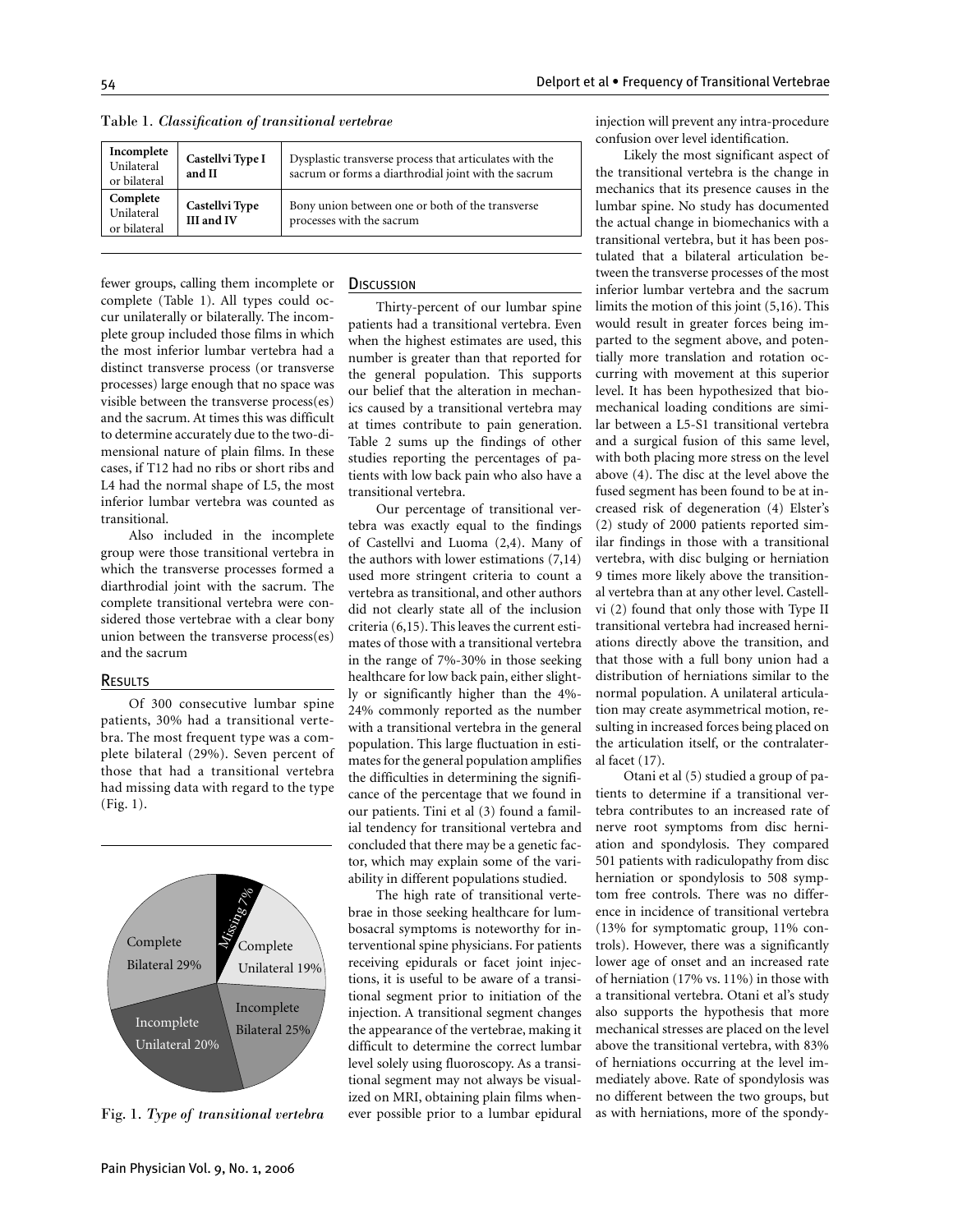losis was concentrated at the level above in those with a transitional vertebra. This information may be useful for injection purposes when imaging and symptom location leave ambiguity about the level of pain generation.

Luoma et al (4) investigated the relationship between the transitional vertebra, disc degeneration and low back pain in two groups. First they viewed MR images of 25 18- to 20-year-old men with no history of low back pain. This group of young men had a 24% rate of transitional vertebra, higher for the general population than reported in other studies. Those men with a transitional vertebra had an increased prevalence of disc degeneration including disc bulging, irregular border of the annulus fibrosus, and a dark nucleus at the level above the transitional vertebra.

Next, Luoma et al (4) viewed MR images of 164 middle-aged men and found a 31% rate of transitional vertebra. They found equal amounts of degenerative changes in the discs above in those with and without a transitional vertebra. The transitional vertebra also appeared to protect the disc below from degenerating, which has also been confirmed by other authors (7,14). Rates of low back pain in the previous 4 years were equal in these men whether or not they had a transitional vertebra. They concluded that the transitional vertebra accelerated the early development of degenerative changes in the disc above, but by middle age, age related

changes equalized the degeneration in the two groups.

Thus it appears in symptomatic persons with a transitional vertebra that a frequent pain generator is the motion segment above the transitional segment. Another potential pain source resulting from abnormal mechanics may be the transitional joint itself, particularly in those with a unilateral transitional joint. Connolly et al (18) performed skeletal scintigraphy on 48 patients with low back pain and a transitional vertebra. Eightyone percent of the 48 patients showed increased uptake, or stress-induced change in the bone, at the articulation between the transverse process and the sacrum (unilateral in all but one patient). Those with increased uptake all had a diarthrodial transitional joint, whereas those with a completely fused joint did not show increased uptake.

These findings suggest that a unilateral incomplete articulation frequently results in increased local stress, potentially resulting in pain at this joint. The authors caution that an uptake abnormality alone does not establish the cause of the low back pain, and many young athletes have asymptomatic lower-extremity stress changes. Results of surgical studies support the theory that at times excessive stress at the abnormal joint may be a source of pain. Jonsson et al (19) resected the anomalous transverse joint in 11 patients, with alleviation of pain in 7 of the 11. Santavirta et al (20) reported surgical results for 16 patients with transitional vertebra with mixed results. Some patients did achieve relief with transection of the anomalous joint.

Another documented source of pain associated with a transitional vertebra is the zygapophyseal joint. Brault et al (17) reported a case of a young athlete with an incomplete diarthrodial joint causing contralateral zygapophyseal joint pain. This was confirmed by three separate injections to the joint providing 90%-100% relief for 2-3 months. Surgical resection of the transitional joint was performed. At 1-year follow-up, the patient had no pain and had resumed all activities of daily living.

## **CONCLUSION**

Our study adds another estimate of frequency of transitional vertebra (30%) in the low back pain population that is higher than in the general population. Reviewing the literature makes it apparent that having a transitional vertebra does not necessitate symptoms, but those with a transitional vertebra who do get symptoms tend to have specific pathology. Early internal disc disruption of the level above, spondylosis concentrated at the level above, contralateral facet pain, and pain from the articulation with the transverse process, have all been shown to be common entities associated with a transitional vertebra. As Luoma's study (4) points out, the transitional vertebra may be more relevant in younger populations, as normal age-related changes equalize the disc degeneration of the groups by middle age, and there is no greater incidence of spondylosis in those with a transitional vertebra.

The most important clinical application gained from the material presented is that given the 30% rate of transitional segments in our population, we believe that obtaining plain films when considering interventional procedures is very useful. Correlation of the plain films with the patient's MRI will help prevent any confusion from occurring regarding the appropriate level to be treated with diagnostic or therapeutic fluoroscopic spine procedures.

Additionally, for those with a transitional segment, careful attention must be given to determining the accurate pain generator.

Table 2*. Studies with percentages of transitional vertebra in the low back pain population*

| Study                | Percent with a<br>transitional vertebra | Number studied |
|----------------------|-----------------------------------------|----------------|
| Castellyi et al 1984 | 30%                                     | 200            |
| Elster 1989          | 7%                                      | 2000           |
| Otani et al 2001     | 13%                                     | 501            |
| Wigh et al 1981      | 21%                                     | 200            |
| Tini et al 1977      | 10%                                     | 4000           |
| Peh et al 1999       | 13%                                     | 141            |
| Hahn et al 1992      | 12%                                     | 200            |
| Luoma 2004           | 30%                                     | 163            |
| O'Driscoll 1996      | 15%                                     | 100            |
| Chang 2004           | 16%                                     | 62             |